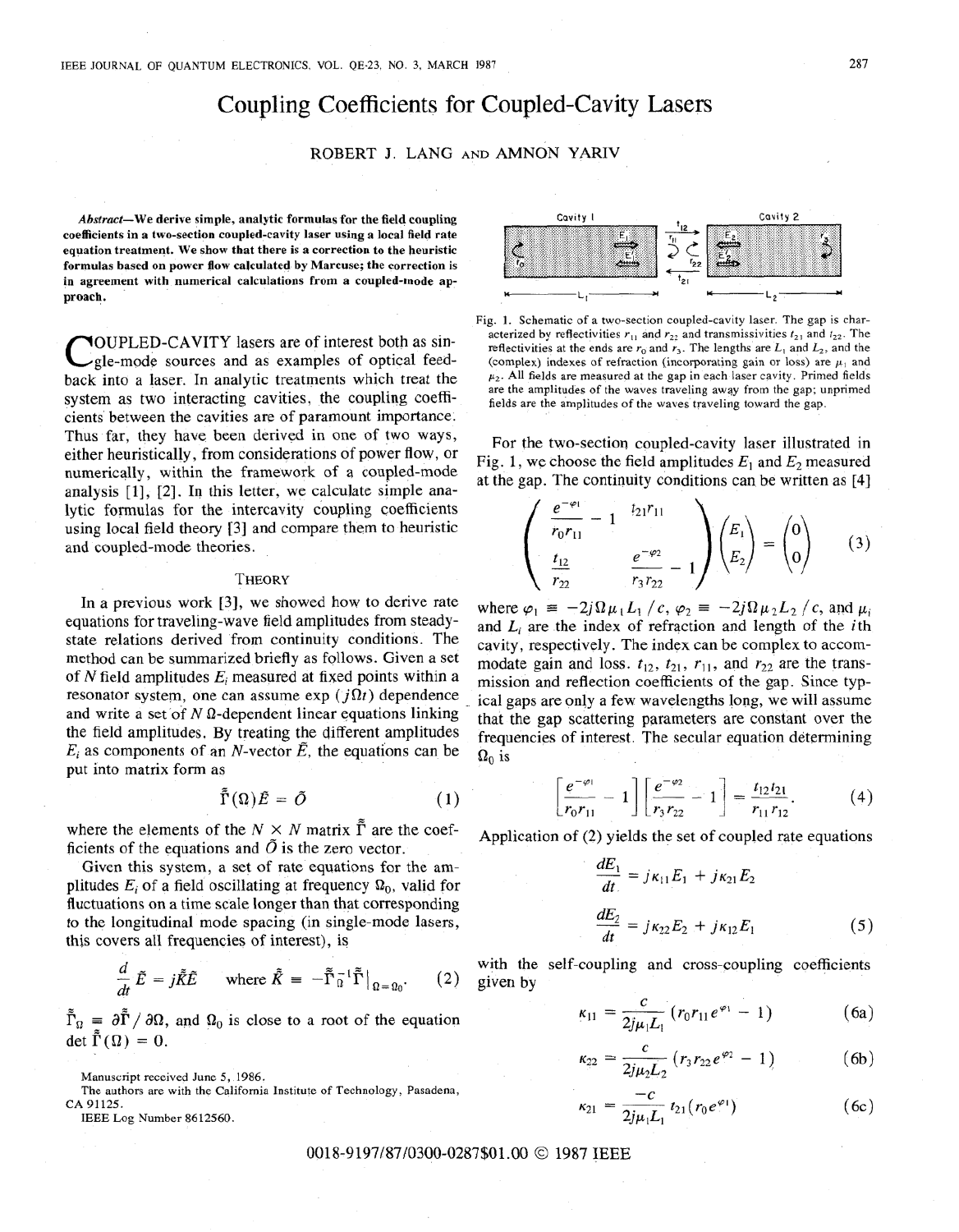$$
\kappa_{12} = \frac{-c}{2j\mu_2 L_2} t_{12}(r_3 e^{\varphi_2}). \tag{6d}
$$

Note that the rate equations are for field amplitudes at the mirrors; they could be normalized to some other quantity (e.g., the average photon density in each cavity), which would alter the cross-coupling coefficients. However, the only change would be to multiply one and divide the other by the same constant quantity; their product would remain fixed. We point out that these relations are fully valid fol complex  $\mu$ , (i.e., the presence of gain and loss) and for lossy gaps.

## **DISCUSSION**

 $E_i$  are the amplitudes of a field oscillating at frequency  $\Omega_0$ . If  $\Omega_0$  is not exactly a root of the dispersion equation (4), then  $E_1$  and  $E_2$  will also be oscillatory. If, however,  $\Omega_0$  is exactly a root of the dispersion equation, then the field amplitudes will be stationary and their time derivatives will be zero. In that case, we can relate the intensities at the mirrors of the light in each cavity from *(5):* 

$$
\frac{I_1}{I_2} = \frac{\mu_1^2 |E_1|^2}{\mu_2^2 |E_2|^2} = \left| \frac{\mu_1}{\mu_2} \right|^2 \left| \frac{\kappa_{21}}{\kappa_{11}} \right|^2 = \left| \frac{\mu_1}{\mu_2} \right|^2 \left| \frac{\kappa_{22}}{\kappa_{12}} \right|^2, \qquad (7)
$$

Obviously, the self-coupling coefficients cannot be neglected *[2];* in fact, we see in (6a), (6b) that the parenthetical quantity cannot be zero unless the right-hand side of the dispersion equation (in which it also appears) goes to zero. This right-hand side,  $t_{12}t_{21}/r_{11}r_{22}$ , is in some fashion a measure of the "strength" of the coupling. If the gap disappears, the coupling is perfect (and the **RHS**  of the dispersion equation diverges); only if the transmission goes to zero does the RHS go to zero; then, **as** we would expect, the two cavities operate independently and the ratio of intensities either diverges or goes to zero.

Let us look at the particular case of two nearly identical cavities. We take  $\mu_1 L_1 \approx \mu_2 L_2$  and  $r_0 = r_3 = 1$ . We will absorb any slight differences in length into an imaginary phase constant  $\vartheta$  so that  $\varphi_1 \equiv \varphi$ , but  $\varphi_2 \equiv \varphi + \vartheta$ . We can define our reference planes around the gap so that  $r_{11} = -r_{22} \equiv r$  and r is positive real. In this case, the secular equation

$$
(e^{-\varphi} - r)(e^{-\varphi - \vartheta} + r) = t_{21}t_{12} \qquad (8)
$$

can be solved analytically to get

$$
e^{-\varphi} = -\frac{r(e^{\vartheta} - 1)}{2}
$$
  

$$
\pm \left[ \frac{r^2(e^{\vartheta} - 1)^2}{4} + (r^2 + t_{12}t_{21}) e^{\vartheta} \right]^{1/2}.
$$
 (9)

The coupling coefficients are

$$
\kappa_{21} = \frac{-c}{2j\mu L} t_{21}(e^{\varphi}), \ \kappa_{12} = \frac{-c}{2j\mu L} t_{12}(e^{\varphi+\vartheta}). \qquad (10)
$$

Allowing for the differences in field normalizations, these are the same as Marcuse's heuristic formulas, except for the correction factors  $\exp(\varphi)$  and  $\exp(\varphi + \vartheta)$ . Let us examine the first correction factor. For a lossless cavity, it is a well-known result of microwave theory that the factor  $t_{12} t_{21} / r_{11} r_{22}$  must be negative real. Consequently, as we have defined r, the product  $t_{12} t_{21}$  must be positive real; thus, since  $|r|^2 + |t|^2 = 1$ , the correction factor reduces to

$$
e^{\varphi} = \left\{ -\frac{r(e^{\vartheta}-1)}{2} \pm \left[ \frac{r^2(e^{\vartheta}-1)^2}{4} + e^{\vartheta} \right]^{1/2} \right\}^{-1}.
$$
\n(11)

(There are two choices of sign because there are two nearly degenerate longitudinal modes, one from each cavity.) For the case  $\vartheta = 0$ , the correction simply reduces to  $\pm$  1, and the heuristic formulas are correct. On the other hand, if the two cavities differ by a quarter wavelength, i.e.,  $\vartheta = i\pi$ , then we find that the correction term is

$$
e^{\varphi} = \frac{-1}{r \pm j\sqrt{1 - r^2}}\tag{12}
$$

which still has magnitude 1, but a different phase from that predicted by the heuristic formulas.

However, for lossy gaps, numerical calculations show that the heuristic formulas fall short by a factor "close to one half" [2]. For a lossy gap,  $|r|^2 + |t|^2 < 1$ ; consequently, the correction factor is going to increase. How large will it get? As the gap losses increase, the transmission will become negligibly small compared to the reflectivity, which will approach the dielectric reflectivity of one surface of the gap. In this limit, then, we find that the correction term simply reduces to

$$
e^{\varphi} = r^{-1}
$$
 or  $-r^{-1}e^{-\vartheta}$  (13)

(depending on the choice of sign), both of which have magnitude  $r^{-1}$ ; as the transmission disappears, *r* simply approaches the dielectric reflectivity of the first surface of the gap. For a GaAs/air interface, that reflectivity is  $r =$ 0.55, which exactly accounts for the discrepancy.

It is important to note that the correction term was real only for the cases of equal optical path length, equal gain, and equal reflectors on both lasers with a lossless gap. These are rather specialized circumstances, and are unlikely to occur in a particular device. In general, one must use the exact formulas (6a)-(6d) to be assured of the correct coupling coefficients.

For cavities of unequal length, not only will the coupling coefficients differ from the heuristic formulas, but as we can see from (6), they will, in general, be different for different longitudinal modes of the resonator system. This becomes apparent by considering the case of a "master-slave'' combination wherein one laser is pumped much harder than the other and the coupling is weak. Take laser number 1 as the master, with laser number 2 biased well below threshold. Then roots of the dispersion equation occur for values of  $\Omega_0$  near those where exp ( $-\varphi_1$ )  $r_1 r_0 = 0$ . While one coupling coefficient  $\kappa_{21}$  differs only by a factor  $1/r_{11}$  from the heuristic formula